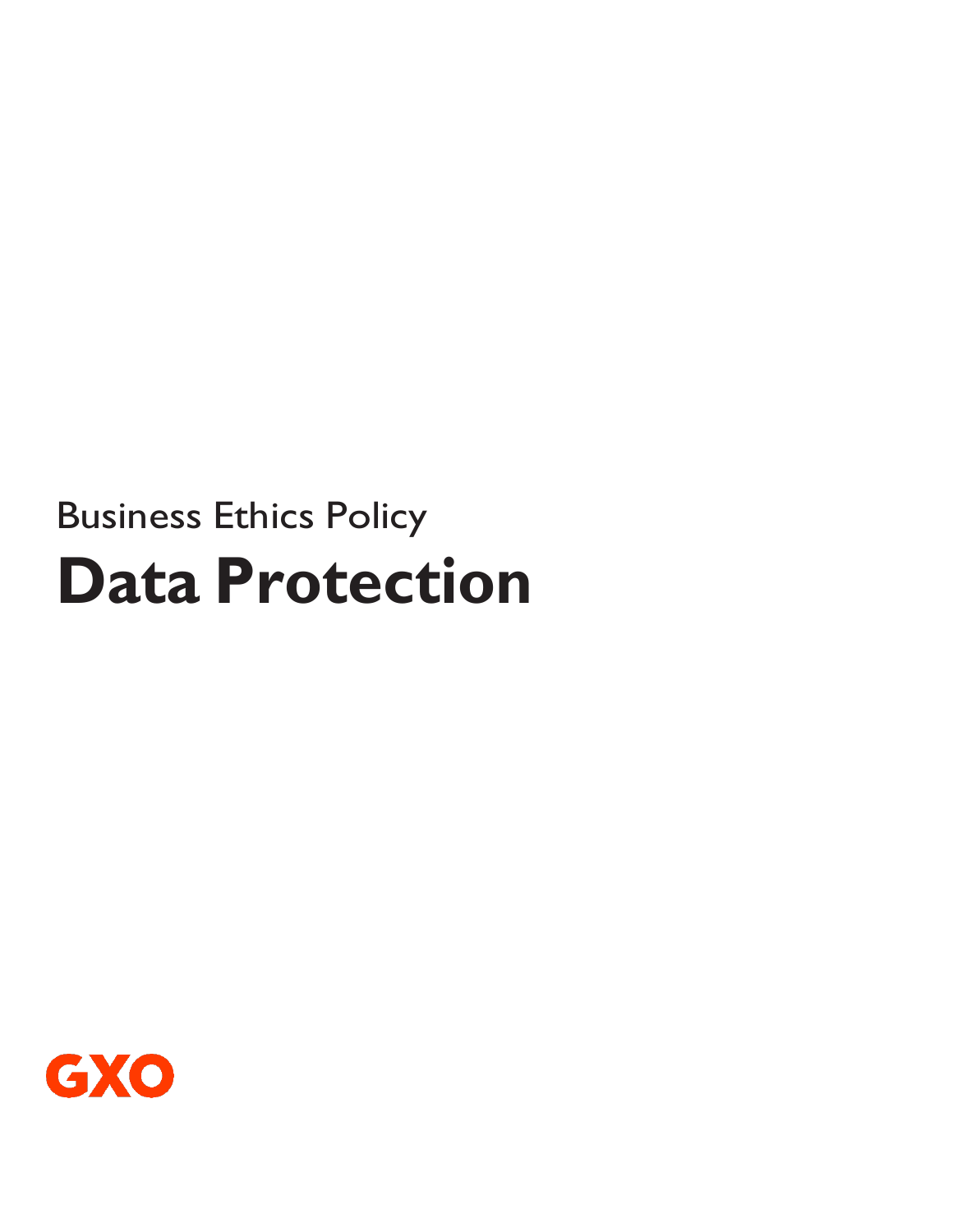# **Applicability**

**This Data Protection Policy ("Policy") applies to GXO Logistics, Inc., including all of its subsidiaries, divisions, and other operating entities (collectively, "GXO" or the "Company"). All directors, officers and employees of GXO, and third parties acting on our behalf, are subject to and responsible for complying with the requirements of this Policy. As used in this Policy, the term "Company"should be read to include all persons and entities subjectto this Policy.**

#### **1 Overview**

GXO collects and maintains Confidential Information, Intellectual Property and Personal Data in the course ofits operations. This data is collected from employees,customers, suppliers and other third parties. Proper data management is critical to maintaining the trust of all those with whom we do business. The Company is committed to complying with all applicable data privacy and data protection laws, wherever it does business.

If applicable law differs from or has more stringent requirements than this Policy, applicable law prevails.This Policy is not intended to create any additional rights or obligations other than those existing under applicable law.

#### **2 Definitions**

- 2.1 *The Company:* GXO Logistics in all its business forms,employees of GXO, and all other parties as defined under "Applicability."
- 2.2 *Confidential Information:* Information, in any form, that is not published or available to the public. Confidential Information may include business plans, customer lists, pricing data, process information or company expertise.
- 2.3 *Data Subject:* An individual from which Personal Dataor other data is collected.
- 2.4 *Intellectual Property:* Intangible property that is the product of human knowledge. Intellectual Property may be concrete (for example, copyrightable work, protectable trademarks or patentable inventions), orabstract (for example trade secrets or ideas).
- 2.5 *Personal Data:* Information, in any form, that can be used, on its own or in conjunction with other information, to identify an individual. Depending on the jurisdiction, Personal Data may include

names, social security or government issued identification numbers, driver's license or passport numbers, addresses, phone numbers, e-mail addresses, financial account numbers, passwords or PINs, unique biometric or health data, or answers to security questions that would allow access to a person's financial account.

#### **3 Standards of Conduct: Personal Data**

- 3.1 *Collection:* Collection of Personal Data shall be limited to data that is necessary for carrying outthe Company's operations and is collected through legitimate, lawful means. The Company shall provideappropriate notice to Data Subjects regarding the purpose for which Personal Data is being collected.
- 3.2 *Use:* Unless otherwise authorized by law or consentedto by the Data Subject, the Company shall limit its use of Personal Data to the purpose for which the Personal Data was collected.
- 3.3 *Quality and Retention:* The Company shall implement reasonable measures to ensure that all Personal Data collected and stored by the Company is accurate and up-to-date. Personal Data is to be archived, deleted, ordestroyed when it is no longer needed for legitimatepurposes or required to be maintained by law.
- 3.4 *Security:* The Company shall utilize reasonable technical and organizational controls to safeguard all Personal Data in its possession from improper disclosure, unauthorized access or use, destruction, or loss.
- 3.5 *Disclosure:* The Company shall not disclose or share Personal Data with any other person or entity unless disclosure is authorized by law or consented to by theData Subject.
- 3.6 *Data Subject Rights:* The Company shall provide DataSubjects with appropriate rights of access, correctionand deletion of Personal Data that the Company possesses regarding that Data Subject.
- 3.7 *Reporting of Data Breaches:* The Company shall report any data breach involving Personal Data to therequired parties and within the required time frame, asspecified by applicable laws.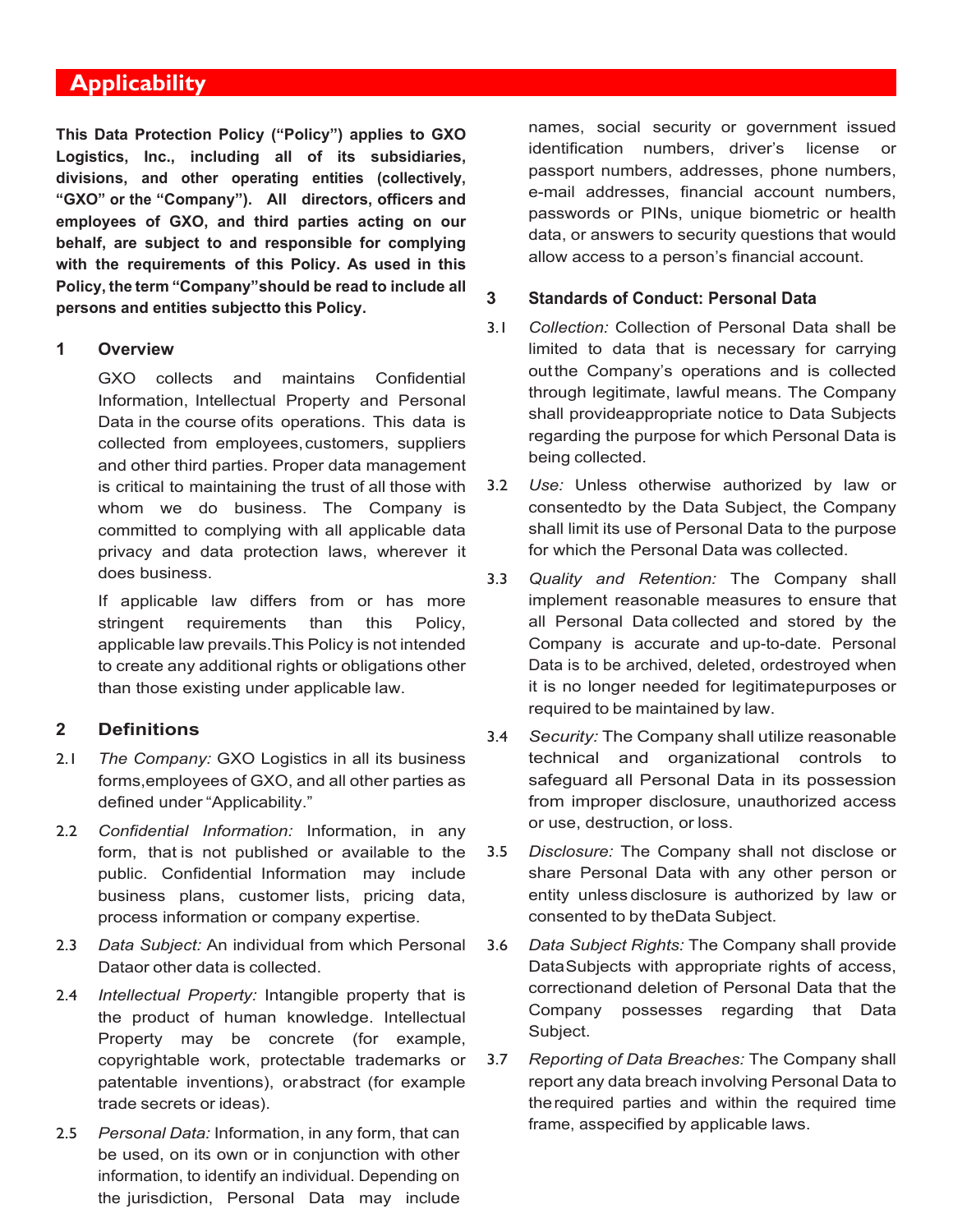### **4 Standards of Conduct: Confidential Information and Intellectual Property**

- 4.1 *Disclosure:* The Company shall only disclose Confidential Information or Intellectual Property, internally or externally, on a "need-to-know" basis and as necessary for business operations. Such information may only be shared externally when proper protective measures, such as a nondisclosureagreement, are in place.
- 4.2 *Security:* The Company shall utilize reasonable technical and organizational measures to safeguard all Confidential Information and Intellectual Property from improper disclosure, unauthorized access or use, destruction, or loss.
- 4.3 *Retention:* Subject to applicable data retention laws, the Company archives, deletes, or destroysConfidential Information that is no longer needed forlegitimate purposes.
- 4.4 *Continuing Obligation:* All persons subject to this Policy have a continuing obligation not to disclose the Company's Confidential Information and Intellectual Property after leaving the Company.

# **5 Reporting**

All persons subject to this Policy must immediately report actual or suspected data breaches, and/or any misconduct or potential violations of this Policy and/or applicable data privacy laws. GXO does not permit retaliation against any person who, in good faith, reports any concerns, misconduct, and/or potential violations of Company policy or applicable laws.

Reports can be submitted directly to the Ethics and Compliance Office at [ethics@gxo.com.](mailto:ethics@gxo.com.) Additionally, you can visit our Ethics website at [https://ethics.gxo.com](https://ethics.gxo.com/) where you can find alternative reporting options Your concerns can bereported anonymously, unless otherwise prohibited by applicable local law.

Additional information and guidance regarding this Policy can be obtained from the Ethics and Compliance Office at [ethics@gxo.com.](mailto:ethics@gxo.com) Notwithstanding the obligation to protect and not disclose Company confidential or proprietary information stated here and in other GXO policies, an individual will not be held criminally or civilly liable under trade secret laws for the disclosure of trade secrets in confidence to government officials or to an attorney when disclosed solely for the purpose of reporting or participating in the investigation of a suspected violation of law. Further, an employee who files a lawsuit against his or her employer for retaliation against the employee for reporting a suspected violation of law may disclose trade secrets to his or her attorney and in litigation as long as the trade secret information is filed under seal.

# **6 Policy Exceptions**

Any exception to or deviation from this Policy must be approved in writing by the Company's Chief Compliance Officer.

# **7 Failure to Comply**

Failure to comply with this Policy could have seriousconsequences for the Company and the individuals involved, including civil or criminal prosecution, fines and possible imprisonment. Violations of this Policy may also result in serious disciplinary action, including termination of employment.

| <b>VERSION CONTROL</b> |                |                 |                       |  |  |  |
|------------------------|----------------|-----------------|-----------------------|--|--|--|
| Ver.                   | <b>Release</b> | <b>Approved</b> | <b>Reason for New</b> |  |  |  |
| No.                    | Date           | Bν              | <b>Release</b>        |  |  |  |